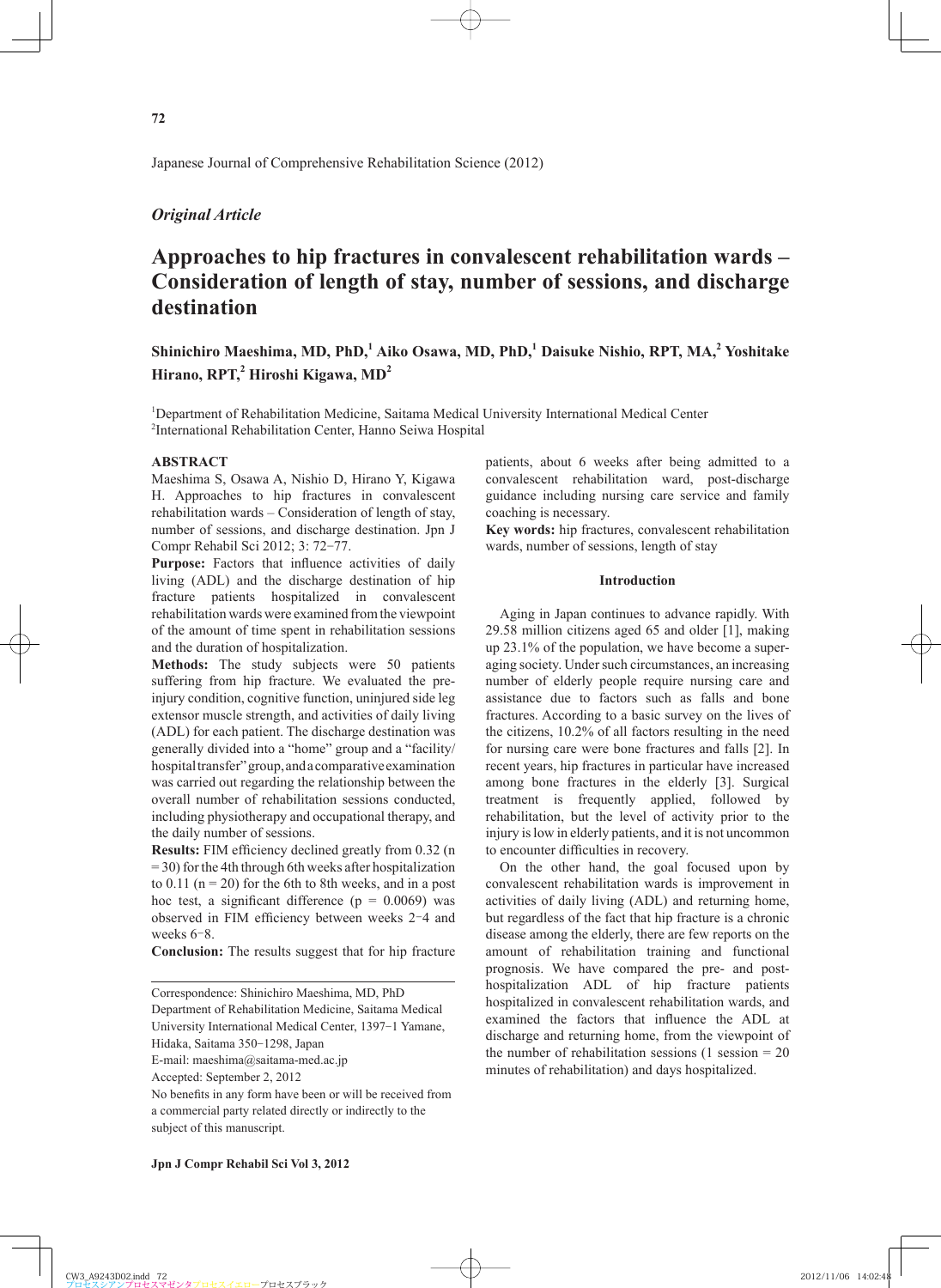# **Methods**

The subjects were 50 patients (13 males and 37 females) with hip fracture who were hospitalized in convalescent rehabilitation wards during a period of 3 years. Their ages ranged from 56 to 97 years (81.1  $\pm$ 8.6). Twenty-two patients had "neck" hip fractures, and 28 had "trochanteric" hip fractures; 21 were rightside fractures, and 29 left-side fractures. In terms of other medical conditions, 9 patients had diabetes, 12 had hypertension, 7 had suffered a stroke, and 7 had a history of leg fracture. Pre-injury scores on the modified Rankin Scale (mRS) were 0 (19 patients), 1 (7 patients), 2 (10 patients), and 3 (14 patients).

For these patients, in addition to such attributes as age, gender, number of days from onset of hip injury until hospitalization in a convalescent rehabilitation ward (days from onset), number of days hospitalized in a convalescent rehabilitation ward (hospitalization period), number of family members living with them and the key person therein, coexisting and past illnesses, and mRS, we also evaluated the uninjured side leg extensor muscle strength (kg/kg: knee extensor strength divided by body weight) and cognitive function (mini-mental state examination (MMSE)). Using the Functional Independence Measure (FIM) every two weeks starting from hospitalization, the ADL evaluation was calculated from the FIM efficiency for each period (number of FIM points for each period/ number of days). We also calculated the FIM gain (FIM score at discharge minus FIM score on admission) and the FIM efficiency (FIM gain/number of days hospitalized).

Additionally, we surveyed the overall number and daily number of rehabilitation sessions conducted, including physiotherapy and occupational therapy, and examined the factors that influence ADL improvement. Furthermore, we generally divided the patients into a "home" group and a "facility/hospital transfer" group, and conducted a comparative examination into the factors that influence the discharge destination.

# **Rehabilitation procedure**

We generally followed a team approach, and intervention was conducted from hospitalization to discharge by attending physicians, rehabilitation specialists, ward nurses, physiotherapists, occupational therapists, speech-language pathologists, medical social workers, etc. Within one week of hospitalization, a conference was held with the rehabilitation team, the patients, and their families in order to discuss the treatment plan. The number of prescribed physiotherapy (PT) intervention sessions was normally a maximum of 4 to 5 sessions, and occupational therapy (OT) a maximum of 2 to 3 sessions, and the amount of PT and OT training for each patient was adjusted based on the amount of time since the injury and the patient's abilities, etc. Speech therapy (ST) was prescribed as

needed in cases of aphasia and difficulty swallowing. As for PT, moving around in the bed, ambulatory mobility, standing, walking, and physical strength enhancement training were carried out, as well as prevention/guidance on contraindicated leg positions for the prevention of dislocation in patients with femoral head replacement. As for OT, self-care guidance such as changing clothes, posture, using the toilet, and bathing was carried out, and the ward nurses simultaneously conducted direct guidance in an ADL context. Also, we recommended that the key person from the patient's family be present during the rehabilitation sessions in the training room, at which time we coached them regarding the assistance methods such as for transfer and walking. Once the scheduled treatment plan was completed and either the patient was capable of independent ADL or the family was capable of caring for the patient by themselves, or when it was no longer possible to improve the FIM, a final discharge date was determined, and the patient was discharged upon confirmation that their house or other living environment (or the preparations for the facility to which they were going to transfer) was in proper order.

# **Results**

### **1. Demographics of the patients with hip fracture**

The average number of days from injury until surgery was  $7.7 \pm 6.8$ , and the type of surgery was osteosynthesis for 31 patients and femoral head replacement for 19. The average number of days from injury to hospitalization in a convalescent rehabilitation ward was  $31.5 \pm 13.9$ , and the average period of hospitalization was  $49.3 \pm 19.8$  days (the average period from injury to discharge was  $80.9 \pm 24.0$  days). The average number of family members living at home was  $3.4 \pm 1.8$  persons, and the respective key persons were sons for 18 patients, daughters for 13, husbands for 8, wives for 5 and other relatives for 6. PT and OT were carried out for all patients, and the total number of rehabilitation sessions during hospitalization was  $383.1 \pm 165.5$  (from 101 to 760 sessions), while the daily average number of sessions was  $7.7 \pm 1.1$  (5.4  $\pm$ 1.1 PT and  $2.3 \pm 0.6$  OT sessions). Also, ST was carried out only for the 3 patients (average  $1.9 \pm 0.2$  sessions) who were shown to have aphasia and difficulty swallowing.

### **2. Factors that influence ADL improvement**

The average FIM score on admission was  $75.7 \pm$ 21.9, and the average FIM score at discharge was 92.2  $\pm$  22.0, meaning an average FIM gain of 16.5  $\pm$  11.7. The FIM efficiency for each respective period was  $0.67$  (n = 50) for weeks 0-2 after hospitalization, 0.35  $(n = 44)$  for weeks 2–4, 0.32  $(n = 30)$  for weeks 4–6, 0.11 ( $n = 20$ ) for weeks 6–8, and 0.11 ( $n = 7$ ) for weeks 8–10. In other words, the sooner after hospitalization,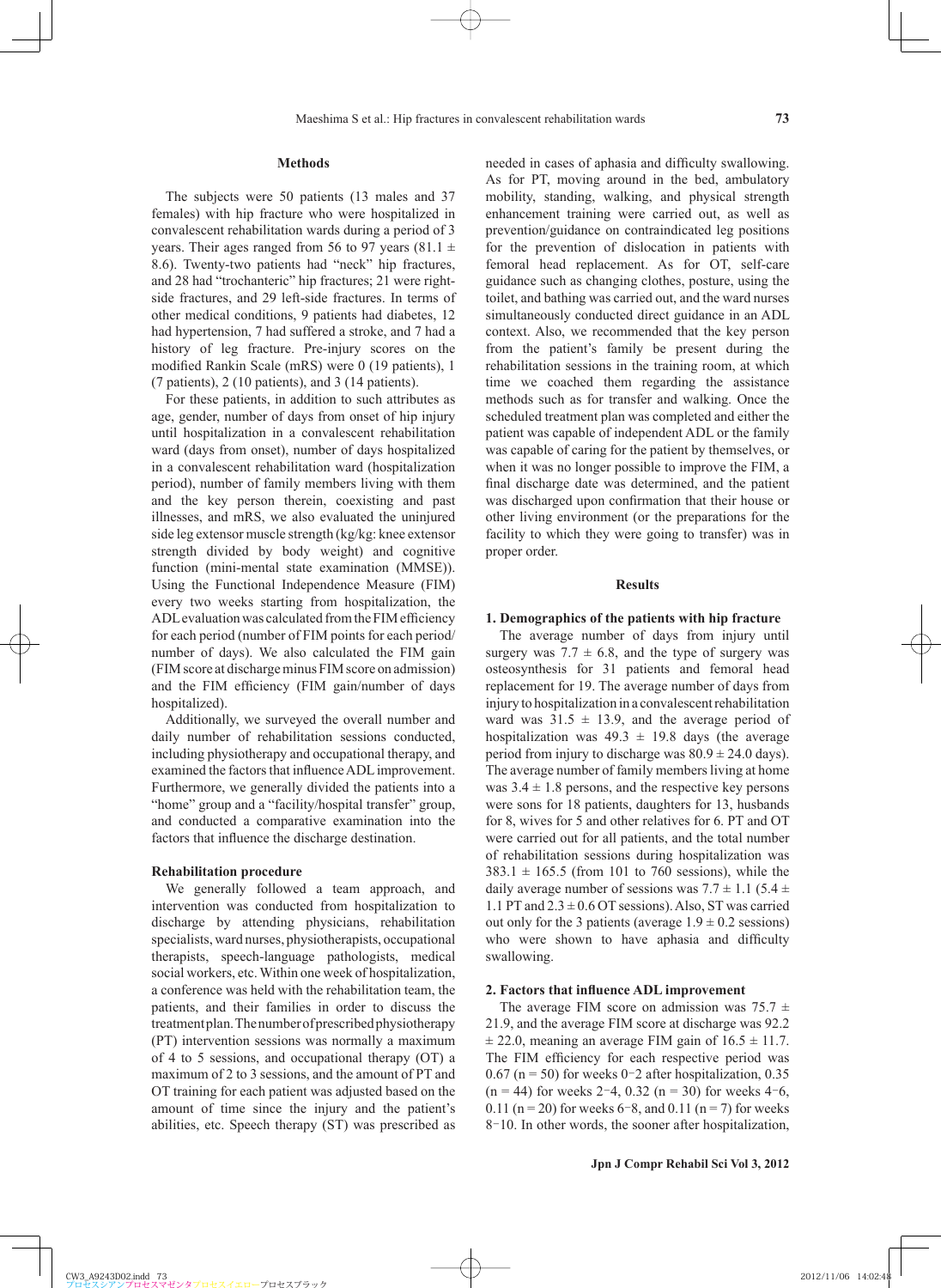

**Figure 1.** Clinical course of FIM during convalescent rehabilitation ward hospitalization.

The sooner after hospitalization, the larger the FIM efficiency was, after which it gradually became smaller.

the larger the FIM efficiency was, after which it gradually became smaller ( $F = 7.98$ , df = 4, p < 0.0001). Upon carrying out a post hoc test in the respective periods, the first 2 weeks of hospitalization clearly showed a higher value (weeks  $2-4$ ,  $p = 0.0217$ ; weeks 4–6, p = 0.0012; weeks 6–8, p < 0.0001). Also, a difference in FIM efficiency was seen between weeks 2–4 and weeks  $6-8$  ( $p = 0.0069$ ). On the other hand, weeks  $4-6$ ,  $6-8$ , and  $8-10$  showed no difference in FIM efficiency. The FIM on admission as well as at discharge both showed a negative correlation to the pre-injury mRS, while the uninjured side leg extensor muscle strength showed a positive correlation to MMSE (Table 1). Also, the FIM on admission and the FIM at discharge showed a negative correlation. On the other hand, the amount of improvement of ADL during hospitalization—that is to say, the FIM gain (FIM at time of discharge minus FIM at time of hospitalization)—showed a positive correlation with the number of days of hospitalization and the total number of rehabilitation sessions. mRS at the time of discharge was 1 (7 patients), 2 (21 patients), 3 (11 patients), 4 (9 patients), and 5 (2 patients). Compared

to the pre-injury mRS, the value decreased in 29 patients, among which 18 showed a significant decrease of 2 levels or more. The value stayed the same in 19 patients, and improved in 2 patients, compared to the pre-injury value.

#### **3. Factors that influence discharge to home**

The discharge destination was "home" for 42 patients and "facility/hospital" for 8 patients. No difference was observed between the two groups in age, gender, side of fracture, number of days from injury to surgery, type of surgery, number of days between injury and hospital transfer, coexisting and past illnesses, pre-injury mRS, and number of family members living at home. The uninjured side leg extensor muscle strength, MMSE, and FIM score at the time of hospitalization were more favorable in the home group. Of the 36 patients who were capable of independent ADL pre-injury, 31 (86.1%) were discharged home, while 5 were transferred to facilities/ hospitals. Of these 5 patients, 4 had injuries resulting in the need for ADL assistance.

On the other hand, of the 14 patients who were not capable of independent ADL pre-injury, 11 (78.6%) were discharged home, while 3 were transferred to facilities/hospitals. There was no difference in the total number of rehabilitation sessions implemented during hospitalization, but the number of PT sessions per day was higher in the home group. The number of days of hospitalization was clearly longer for the facility/ hospital transfer group, and the FIM score at discharge and FIM efficiency were lower.

# **Discussion**

The estimated number of hip fracture cases in Japan is 150,000 per year (2007) [3], and the incidence of hip fracture sharply increases after age 70 [4]. Postoperative rehabilitation is vital to prevent an increase in the number of bedridden elderly as well. The

**Table 1.** Relationship between FIM on admission, at discharge and FIM gain.

|                                         | FIM score on admission FIM score at discharge |             | FIM gain  |
|-----------------------------------------|-----------------------------------------------|-------------|-----------|
| Age                                     | $-0.18$                                       | $-0.39$     | $-0.26$   |
| Time from injury to surgery             | 0.01                                          | $-0.05$     | $-0.03$   |
| Time from injury to hospital transfer   | $-0.14$                                       | $-0.20$     | $-0.13$   |
| Uninjured side extensor strength        | $0.53***$                                     | $0.55***$   | $-0.01$   |
| <b>MMSE</b>                             | $0.50***$                                     | $0.66***$   | 0.25      |
| Family members living at home           | $-0.20$                                       | $-0.18$     | 0.05      |
| Pre-injury mRS                          | $-0.44$ ***                                   | $-0.43$ *** | $-0.14$   |
| Duration of hospitalization             | $-0.29$ <sup>*</sup>                          | 0.04        | $0.49***$ |
| Total number of rehabilitation sessions | $-0.20$                                       | 0.11        | $0.53***$ |
| Number of PT sessions per day           | 0.01                                          | 0.15        | 0.28      |
| Number of OT sessions per day           | 0.16                                          | 0.20        | 0.17      |

Spearman's rank correlation.

 $* < 0.05,$  \* \*  $< 0.01,$  \* \* \*  $< 0.005$ .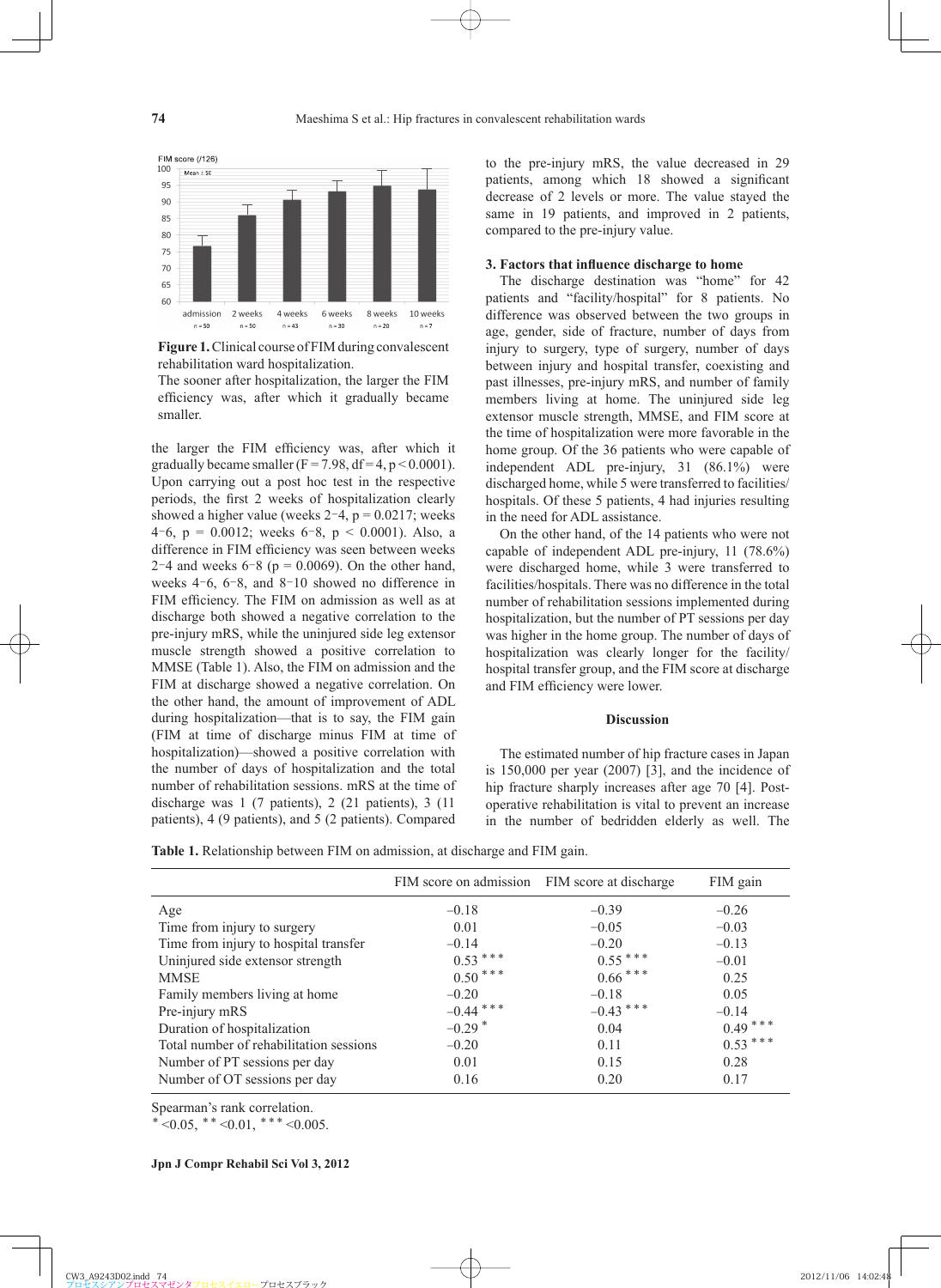|                                                                 | Home $(N = 42)$ | Facility/hospital $(N = 8)$ |
|-----------------------------------------------------------------|-----------------|-----------------------------|
| Age (years)                                                     | 79.3 (10.7)     | 81.5(8.2)                   |
| Gender (men/women)                                              | 9/33            | 4/4                         |
| Fracture side (right/left)                                      | 17/25           | 4/4                         |
| Time from injury to surgery (days)                              | 7.4(7.1)        | 9.5(4.4)                    |
| Type of surgery (osteosynthesis/replacement)                    | 26/16           | 5/3                         |
| Time from injury to hospital transfer (days)                    | 31.0(14.4)      | 34.3(11.1)                  |
| Past illness (stroke/fracture)                                  | 6/7             | 1/0                         |
| Complications (hypertension/diabetes)                           | 11/8            | 1/1                         |
| MMSE $(30)$ <sup>**</sup>                                       | 21.5(5.9)       | 14.6(5.1)                   |
| Family members living at home                                   | 3.5(1.7)        | 2.7(2.0)                    |
| Pre-injury mRS $(0/1/2/3/4/5)$                                  | 17/7/7/11/0/0   | 2/0/3/3/0/0                 |
| Duration of hospitalization (days) <sup>*</sup>                 | 46.0(2.9)       | 66.5(6.5)                   |
| Uninjured side extensor strength $\left(\frac{kg}{kg}\right)^*$ | 0.25(0.11)      | 0.16(0.06)                  |
| Total number of rehabilitation sessions                         | 367.4 (165.2)   | 465.9 (149.6)               |
| Number of PT sessions per day *                                 | 5.5(0.9)        | 4.5(1.4)                    |
| Number of OT sessions per day                                   | 2.3(0.6)        | 2.0(0.5)                    |
| Number of ST sessions per day                                   | 1.9(0)          | 1.9(0.2)                    |
| FIM score on admission ***                                      | 80.1 (19.1)     | 52.3(21.5)                  |
| FIM score at discharge ***                                      | 97.3(18.0)      | 65.3(22.6)                  |
| mRS at discharge $(0/1/2/3/4/5)$ <sup>*</sup>                   | 0/6/21/8/6/1    | 0/1/0/3/3/1                 |
| FIM gain                                                        | 17.1(12.3)      | 13.0(8.0)                   |
| FIM efficiency <sup>*</sup>                                     | 0.39(0.28)      | 0.20(0.13)                  |

**Table 2.** Comparison between home group and facility/hospital transfer group.

 $*$  p < 0.05,  $*$  + p < 0.01,  $*$   $*$  + p < 0.0005.

recently recommended team approach has brought reports of such results as a reduction in the number of days of hospitalization, increased ADL scores, reduction of deaths during hospitalization, and increase in home discharges [5, 6]. In Japan, convalescent rehabilitation wards have been established to promote this kind of team treatment by a variety of professionals and to carry out concentrated rehabilitation. According to a survey by the Kaifukuki Rehabilitation Ward Association in Japan [7], the total number of rehabilitation sessions conducted for one group of orthopedic patients including hip fracture patients, the subject of this research, was 243.6 sessions, with 4.3 average sessions per day. In contrast, the total number of rehabilitation sessions that we carried out was 383.1 (an average of 7.7 sessions per day), and despite the concentrated rehabilitation, there is no large difference from the previous report [7], and there was no connection between the number of rehabilitation sessions per day and the FIM gain either. This is likely influenced by the ceiling effect of FIM, but regarding the relationship between the amount of rehabilitation training and functional prognosis, there are reports showing that even twice the daily concentrated PT is not more effective in functional recovery than simple daily PT [8], as well as reports that the amount of time spent conducting PT does not affect the outcome [9]. On the other hand, Hoeing et al. [10] reported that frequent training of 5 times or more per week increased

the walking ability and survival rate, and Bischoff-Ferrari et al. [11] stated that compared with normal PT for 30 minutes each day, conducting expanded PT consisting of 60 minutes of daily PT with an additional home program resulted in a 25% reduction in falls. There are also reports that post-surgery OT has led to prompt ADL recovery and returning home [12, 13]. Our own experimental examples have also shown that intervention with OT enables direct ADL training moving toward discharge including changing clothes and posture, and house survey/guidance, suggesting that in the future it is necessary to examine not only the quantity of time spent training but also the quality of the training.

The next point is the hip fracture hospitalization period. Based on a multicenter report on general hospitals by Tsushima et al. [14], the average number of days until discharge was  $57.2 \pm 21.5$ . In a report by Ito et al. [15], the average number of days of hospitalization after surgery was 36.9 days (41.5 days from injury), and 75% of the patients were discharged to home. Also, Kurokawa et al. [16] reported that the number of days of hospitalization in convalescent rehabilitation wards attached to acute hospitals was 31.7 days (49.8 days from injury). In contrast, convalescent rehabilitation wards report that in most cases, there is a tendency toward long periods of hospitalization of 60-80 days. In fact, in convalescent rehabilitation wards it is not uncommon for discharge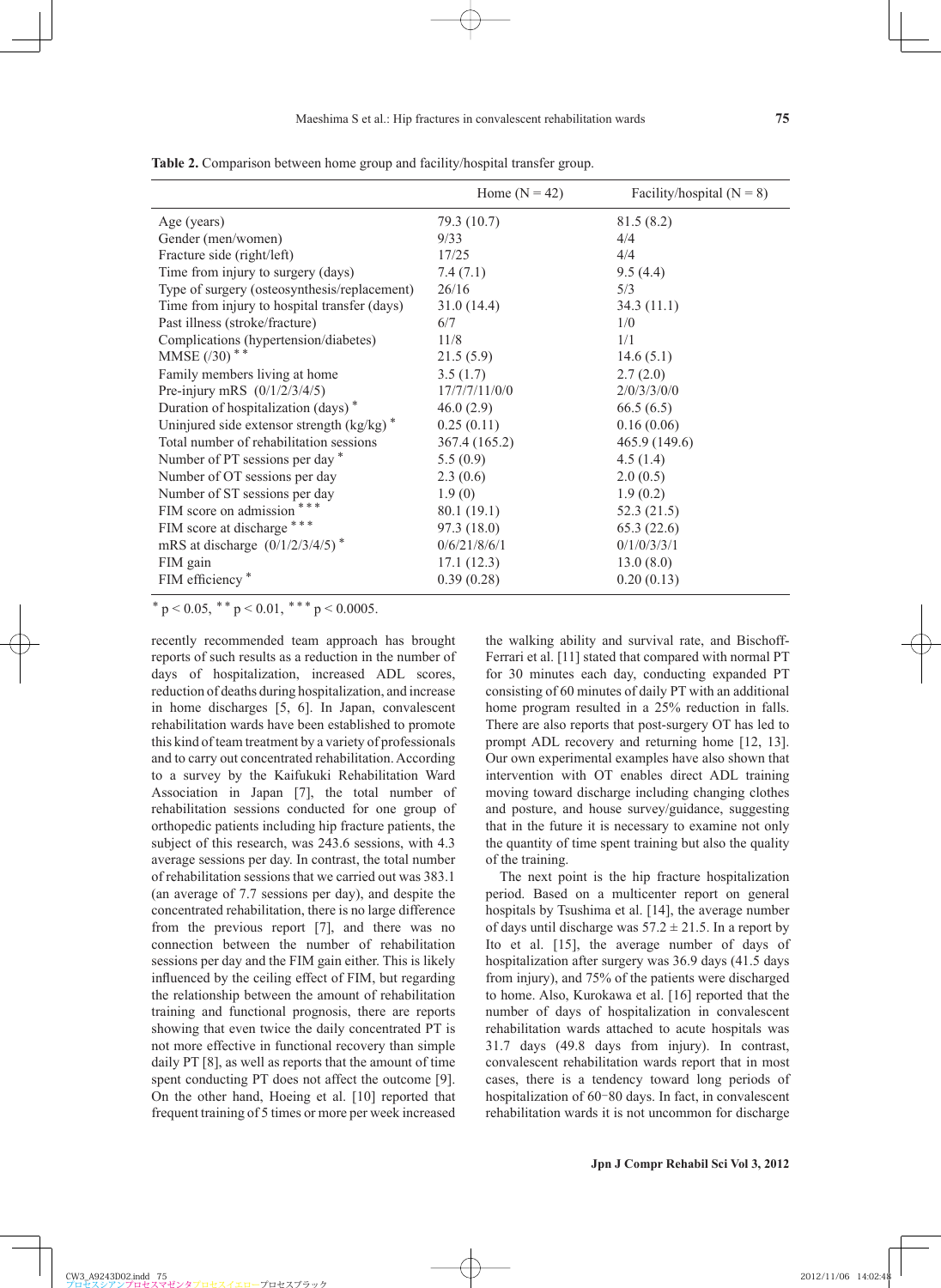to be postponed for such reasons as processing of nursing insurance services or home renovations, even after the ADL goal has been achieved. In our experiments as well, considering the fact that longer periods of hospitalization correlated to higher FIM gain values, it would seem that a certain period of hospitalization is necessary for hip fracture. Kagaya et al. [21] stated that functional recovery can be gained up to 6 months after injury, but not much thereafter. In this study, until 6 weeks after hospitalization in the convalescent rehabilitation ward, the FIM efficiency was over 0.3, but then it decreased to 0.11. Taking these facts into consideration, it is necessary to consider the patients' lives in their homes while planning effective ADL improvement, and to rethink the rehabilitation programs to allow such things as the introduction of nursing care insurance, home renovation, and family guidance. Also, cognitive function and uninjured side leg extensor muscle strength on admission stood out as factors relating to the FIM at the time of hospitalization and discharge, and these were more favorable in the home group than the facility/hospital transfer group. It is therefore advisable to create the rehabilitation program after evaluating such items as cognitive function and uninjured side leg extensor muscle strength on admission.

Regarding the connection with pre-hospitalization lifestyle, one report [20] states that the ratio of hip fracture patients who were living in their homes preinjury and were discharged to their homes was 60.1– 81.9%. In our experiments, 84.0% of all patients were discharged home, and there was no difference in preinjury mRS between the home group and facility/ hospital transfer group. Four of the 5 patients capable of independent ADL pre-injury but who were transferred to facilities/hospitals post-injury went on to require ADL assistance due to the injury, and it is possible that the hip fracture injury and subsequent hospitalization facilitated the end of their living at home. On the other hand, most of the patients who required ADL care from before their injuries had such environmental considerations as families with a good understanding of their declining physical functions and nursing insurance, so by vigorously conducting assistance training with the goal of reducing the amount of assistance, relatively quick reception was possible. Even in earlier research, more than the bodily functions of the patients themselves, inhibitory factors of home discharge are specified to be insufficient cohabiters [20], increased age of the caregivers, and deficiencies in receptive structure such as a lack of caregivers [22], indicating not only a lack of training given to the patients themselves but to the family members as well. Also at issue is how, after being discharged, the patients maintain and further improve the ADL that they improved while hospitalized in convalescent rehabilitation wards, and an approach that gives plenty of guidance to the family members who are capable of being caregivers will be necessary going forward.

# **Acknowledgment**

We thank the rehabilitation staff at Hanno-Seiwa Hospital for their cooperation in our study.

#### **References**

- 1. Cabinet Office: White paper on aging society 2011. pp. 2-7 Available from:http://www8.cao.go.jp/whitepaper/w-2011/ zenbun/23pfd\_index.html (cited 2012 Feb14).
- 2 . Ministry of Health, Labour and Welfare. IV Situation of nursing care. Available from: http://www. mhlw.go.jp/ toukei/saikin/ hw/k-tyosa10 (cited 2012 Feb14).
- 3 . Japanese Orthopaedic Association: Clinical guideline on the diagnosis, treatment of femoral neck and trochanteric fractures, 2nd edition. Nankodo, Tokyo, 2011.
- 4 . Hagino H, Furukawa K, Fujiwara S, Okano T, Katagiri H, Yamamoto K, et al. Recent trends in the incidence and lifetime risk of hip fracture in Tottori, Japan. Osteoporos Int 2009; 20: 543-8.
- 5 . Handoll HHG, Cameron ID, Mak JCS, Finnegan TP. Multidiciplinary rehabilitation for older people with hip fractures (Cochrane review). Cochrane Database of Systematic Reviews; 2009.
- 6 . Cameron ID, Lyle DM, Quine S. Accelerated rehabilitation after proximal femoral fracture: A randomized controlled trial. Disabil Rehabil 1993; 15: 29-34.
- 7 . Kaifukuki rehabilitation ward association: 2011 Annual report from the annual survey committee of Kaifukuki rehabilitation ward association. Tokyo, February, 2012.
- 8 . Karumo I. Recovery and rehabilitation of elderly subjects with femoral neck fractures. Ann Chir Gynaecol 1977; 66:  $170 - 6$ .
- 9 . Lauridsen UB, de la Cour BB, Gottschalck L, Svensson BH. Intertensive physical therapy after trochabtric femoral fracture. A randomized trial. Ugeskr Laeger 2002; 164:  $1040 - 4$ .
- 10 . Hoenig H, Rubenstein LV, Sloane R, Horner R, Kahn K. What is the role of timing in the surgical and rehabilitation care of community-dwelling older persons with acute hip fracture? Arch Intern Med 1997; 157: 513-20.
- 11 . Bischoff-Ferrari HA, Dawson-Hughes B, Platz A, Orav EJ, Stähelin HB, Willett WC, et al. Effect of high-dosage cholecalciferol and extended physiotherapy on complications after hip fracture: a randomized controlled trial. Arch Intern Med 2010; 170: 813-20.
- 12 . Hagsten B, Svensson O, Gardulf A. Early indivisualized postoperative occupational therapy training in 100 patients improves ADL after hip fracture: a randomized trial. Acta Orthop Scand 2004; 75: 177-83.
- 13 . Tanaka K, Saura R, Takahashi N, Akagi J, Fujiwara E, Kawatsu S. Early intervention of occupational therapy for femoral neck fracture. J Clin Rehabil 2010; 19: 992-5.
- 14 . Tsushima E, Futatuya M, Sakano S, Asahi S, Mita R.